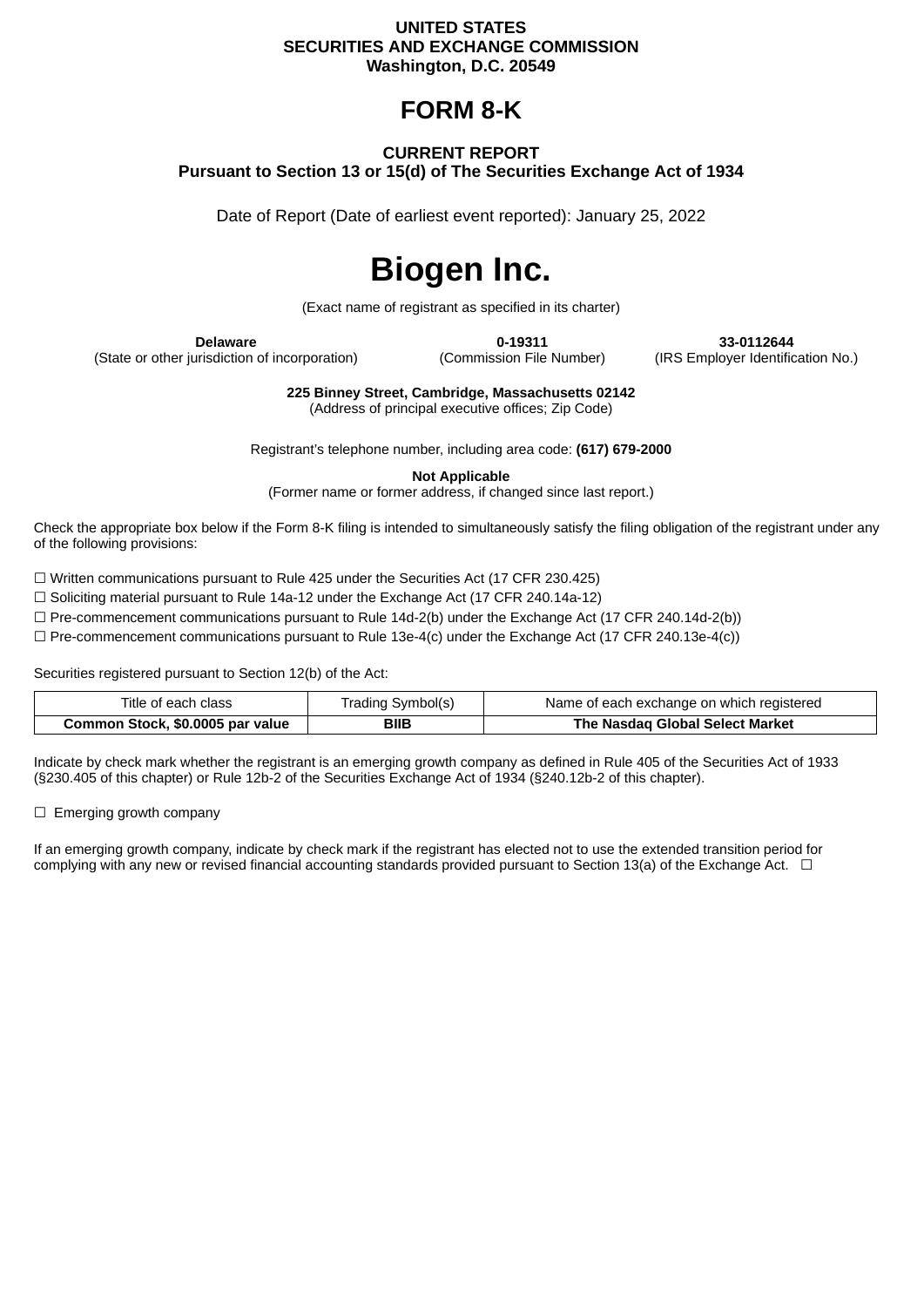#### **Item 5.02 Departure of Directors or Certain Officers; Election of Directors; Appointment of Certain Officers; Compensatory Arrangements of Certain Officers.**

On January 25, 2022, Brian S. Posner notified Biogen Inc. (the "Company" or "Biogen") that he will retire from the Biogen Board of Directors (the "Board") effective as of the Company's 2022 annual meeting of stockholders. Pursuant to the retirement provisions set forth in the Company's Corporate Governance Principles, Nancy L. Leaming will also retire from the Board effective as of the Company's 2022 annual meeting of stockholders.

Mr. Posner's and Ms. Leaming's retirement from the Board are not related to any disagreement with the Board or the Company on any matter relating to its operations, policies, or practices.

On January 31, 2022, the Company issued a press release announcing the retirements of Mr. Posner and Ms. Leaming from the Board, a copy of which is attached to this Current Report on Form 8-K as Exhibit 99.1 and is incorporated herein by reference.

# **Item 9.01 Financial Statements and Exhibits.**

#### **(d) Exhibits**

The exhibits listed below are furnished as part of this Current Report on Form 8-K

| <b>Exhibit Number</b> | Description                                                                 |  |
|-----------------------|-----------------------------------------------------------------------------|--|
| 99.1                  | Biogen's press release dated January 31, 2022                               |  |
| 104                   | Cover Page Interactive Data File (embedded within the Inline XBRL document) |  |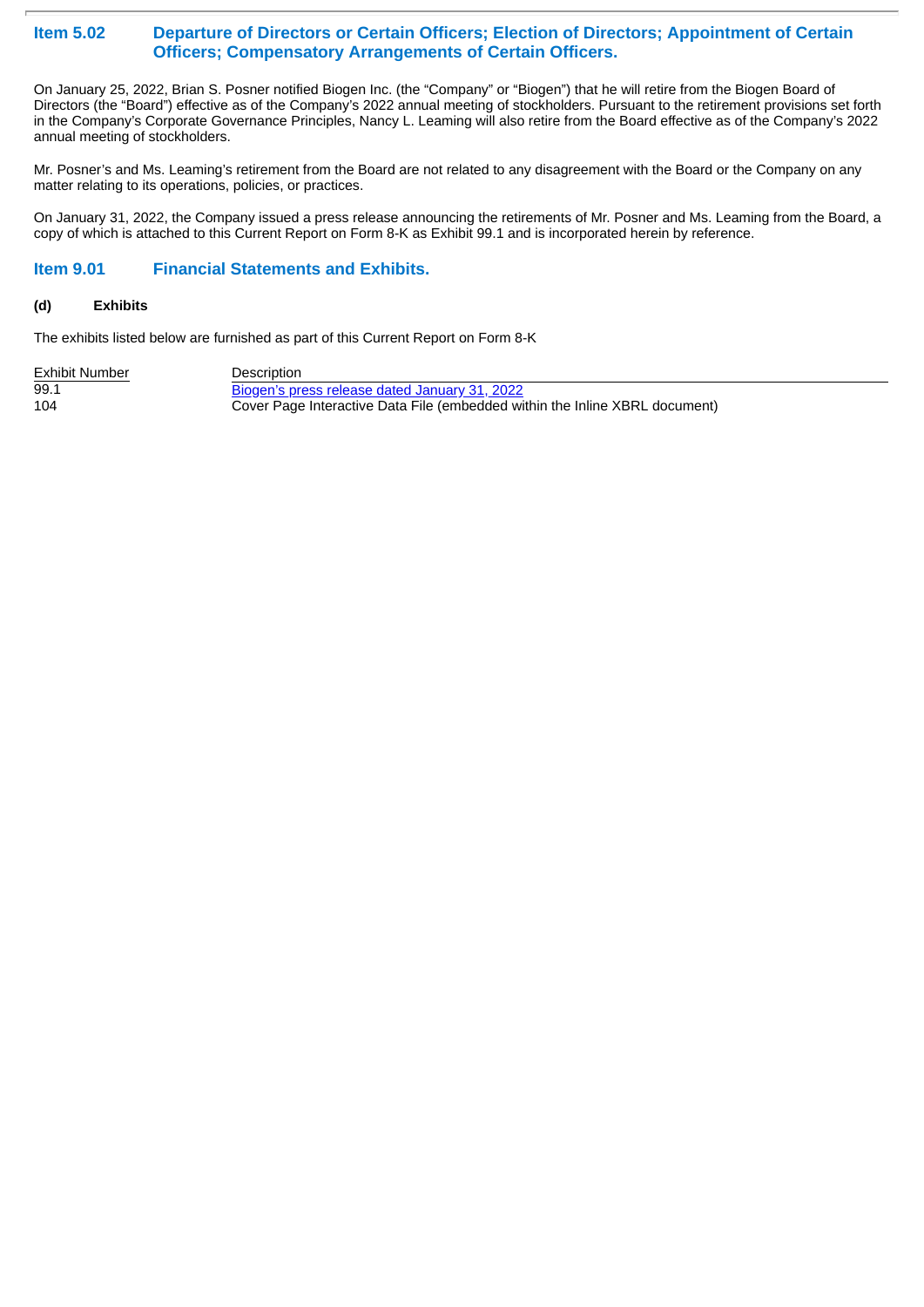# **Signatures**

Pursuant to the requirements of the Securities Exchange Act of 1934, the registrant has duly caused this report to be signed on its behalf by the undersigned hereunto duly authorized.

# **Biogen Inc.**

By: /s/ Samuel Ntonme

Samuel Ntonme Assistant Secretary

Date: January 31, 2022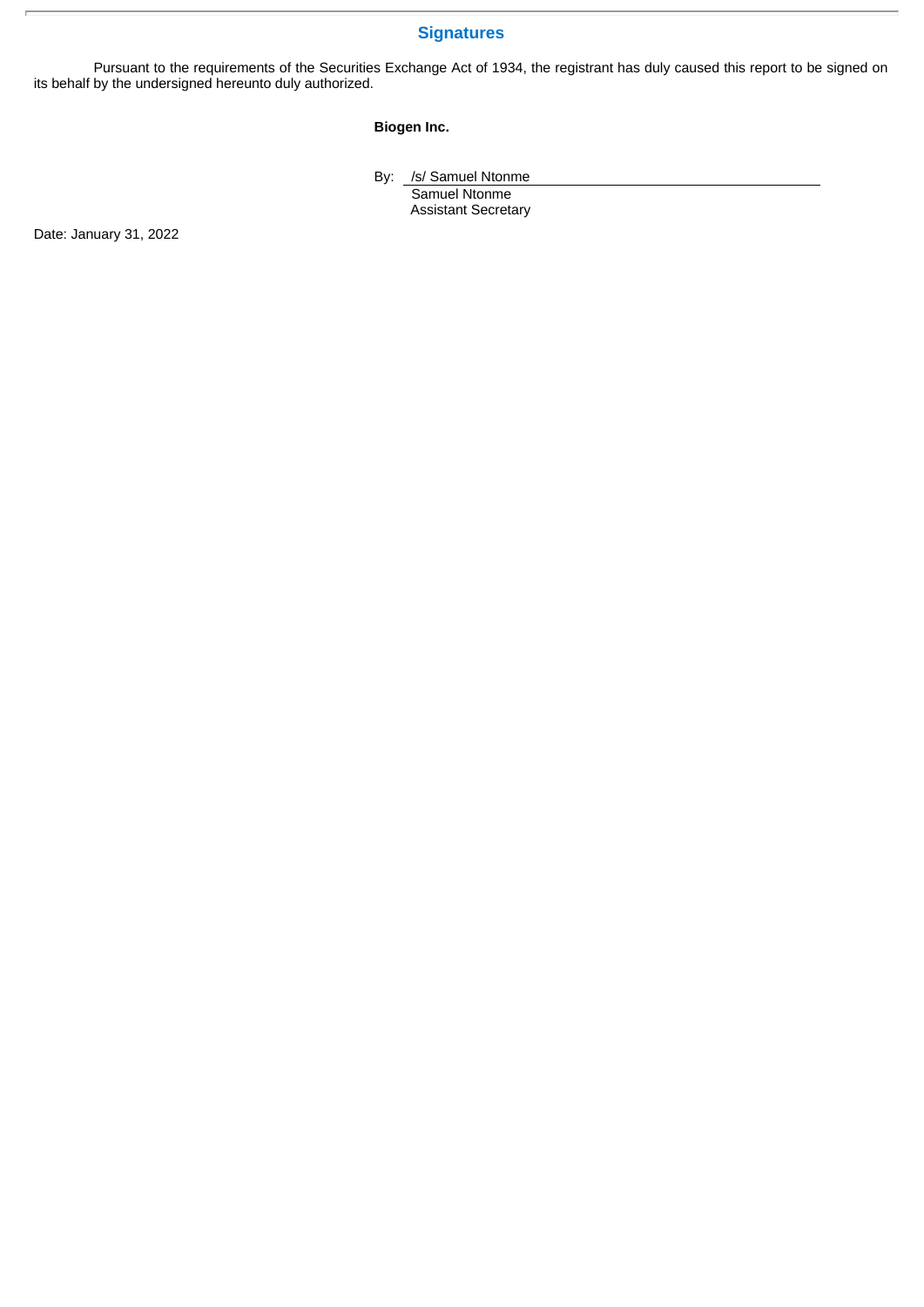<span id="page-3-0"></span>

#### **Biogen Announces Nancy Leaming and Brian Posner to Retire from Board of Directors**

**CAMBRIDGE, Mass., January 31, 2022—** Biogen Inc. (Nasdaq: BIIB) today announced that Nancy Leaming and Brian Posner will retire from Biogen's Board of Directors, effective at the time of the Company's 2022 annual meeting of stockholders.

Ms. Leaming, who joined the Biogen Board in 2008, was previously the Chief Executive Officer and President of Tufts Health Plan, a provider of healthcare insurance. Mr. Posner, who also joined the Biogen Board in 2008, is a private investor and founder and Managing Partner of Point Rider Group LLC, a boutique consulting and advisory services firm. Ms. Leaming is a member of the Biogen Board's Audit Committee and Mr. Posner serves as Chair of its Compensation Management and Development Committee.

Stelios Papadopoulos, Ph.D., Chairman of the Biogen Board of Directors, said, "For nearly 15 years, Nancy and Brian have played important roles on our Board, guiding Biogen in its mission of pioneering therapies that make a meaningful difference in the lives of thousands of people worldwide. In particular, Biogen has benefitted from Nancy's deep experience as a leader in the insurance space and her insights into the healthcare reimbursement and payor market. We have relied on Brian's significant management and financial expertise, coupled with his commitment to sustainability. We are grateful to Nancy and Brian for their invaluable contributions during their many years of service and wish them both the very best."

Michel Vounatsos, Biogen's Chief Executive Officer, said, "I would like to thank Nancy and Brian for the many years of wise counsel they have provided to the Board and our leadership team as Biogen has grown. We wish them both well in the future and are grateful they will remain extended members of the Biogen community."

Mr. Posner said, "In my 15 years on the Board, Biogen has grown from a biotech in Cambridge to a global company that has pioneered life changing therapies for the most complex devastating neurodegenerative diseases, including the first treatment for spinal muscular atrophy and most recently, the first anti-amyloid beta medicine in Alzheimer's disease. It has been especially amazing to be part of the journey as Biogen has built one of the industry's most diversified pipelines in neuroscience and led meaningful initiatives to address the interrelation between climate and health."

Ms. Leaming said, "It has been an honor to serve on the Biogen Board of Directors alongside a group of exceptionally bright, experienced and highly effective directors. Biogen remains steadfast in its commitment to deliver responsibly and transparently both for shareholders and for patients, and I look forward to following its future progress as it continues on its mission to pioneer and lead in neuroscience in a manner that is beneficial to its many stakeholders."

#### **About Biogen**

As pioneers in neuroscience, Biogen discovers, develops, and delivers worldwide innovative therapies for people living with serious neurological diseases as well as related therapeutic adjacencies. One of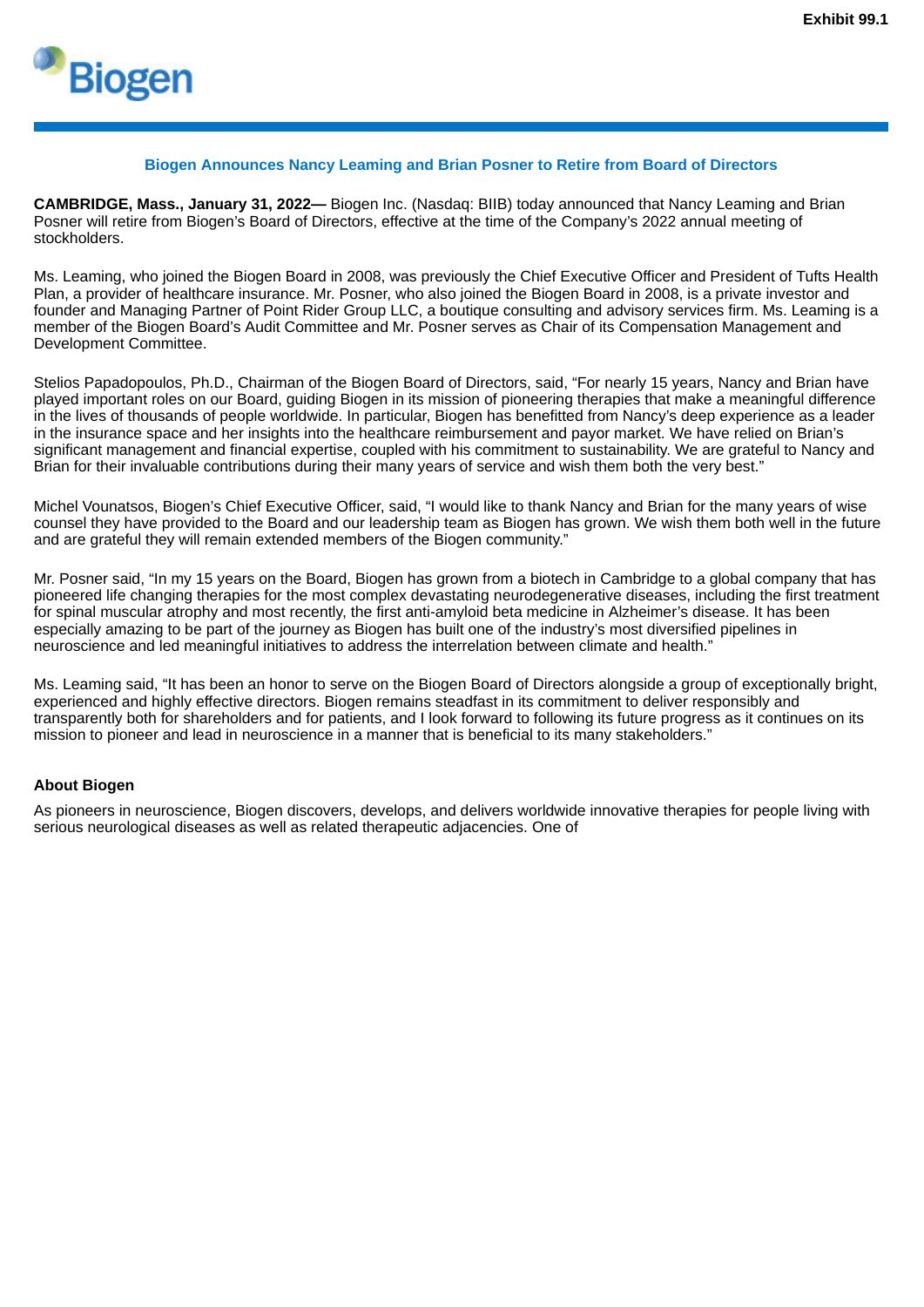the world's first global biotechnology companies, Biogen was founded in 1978 by Charles Weissmann, Heinz Schaller, Sir Kenneth Murray, and Nobel Prize winners Walter Gilbert and Phillip Sharp. Today, Biogen has a leading portfolio of medicines to treat multiple sclerosis, has introduced the first approved treatment for spinal muscular atrophy, and is providing the first and only approved treatment to address a defining pathology of Alzheimer's disease. Biogen is also commercializing biosimilars and focusing on advancing the industry's most diversified pipeline in neuroscience that will transform the standard of care for patients in several areas of high unmet need.

In 2020, Biogen launched a bold 20-year, \$250 million initiative to address the deeply interrelated issues of climate, health, and equity. Healthy Climate, Healthy Lives™ aims to eliminate fossil fuels across the company's operations, build collaborations with renowned institutions to advance the science to improve human health outcomes, and support underserved communities.

The company routinely posts information that may be important to investors on its website at www.biogen.com. To learn more, please visit www.biogen.com and follow Biogen on social media – Twitter, LinkedIn, Facebook, YouTube.

#### **Biogen Safe Harbor**

This news release contains forward-looking statements, including statements made pursuant to the safe harbor provisions of the Private Securities Litigation Reform Act of 1995, about the treatment of Alzheimer's disease and spinal muscular atrophy; clinical development programs, clinical trials and data readouts and presentations; and risks and uncertainties associated with drug development and commercialization. These statements may be identified by words such as "aim," "anticipate," "believe," "could," "estimate," "expect," "forecast," "intend," "may," "plan," "possible," "potential," "will," "would" and other words and terms of similar meaning. Drug development and commercialization involve a high degree of risk, and only a small number of research and development programs result in commercialization of a product. Results in early stage clinical trials may not be indicative of full results or results from later stage or larger scale clinical trials and do not ensure regulatory approval. You should not place undue reliance on these statements or the scientific data presented.

These statements involve risks and uncertainties that could cause actual results to differ materially from those reflected in such statements, including without limitation unexpected concerns that may arise from additional data, analysis or results obtained during clinical trials; the occurrence of adverse safety events; risks of unexpected costs or delays; the risk of other unexpected hurdles; failure to protect and enforce Biogen's data, intellectual property and other proprietary rights and uncertainties relating to intellectual property claims and challenges; risks associated with current and potential future healthcare reforms; product liability claims; third party collaboration risks; and the direct and indirect impacts of the ongoing COVID-19 pandemic on Biogen's business, results of operations and financial condition. The foregoing sets forth many, but not all, of the factors that could cause actual results to differ from Biogen's expectations in any forward-looking statement. Investors should consider this cautionary statement as well as the risk factors identified in Biogen's most recent annual or quarterly report and in other reports Biogen has filed with the U.S. Securities and Exchange Commission. These statements are based on Biogen's current beliefs and expectations and speak only as of the date of this news release. Biogen does not undertake any obligation to publicly update any forward-looking statements, whether as a result of new information, future developments or otherwise.